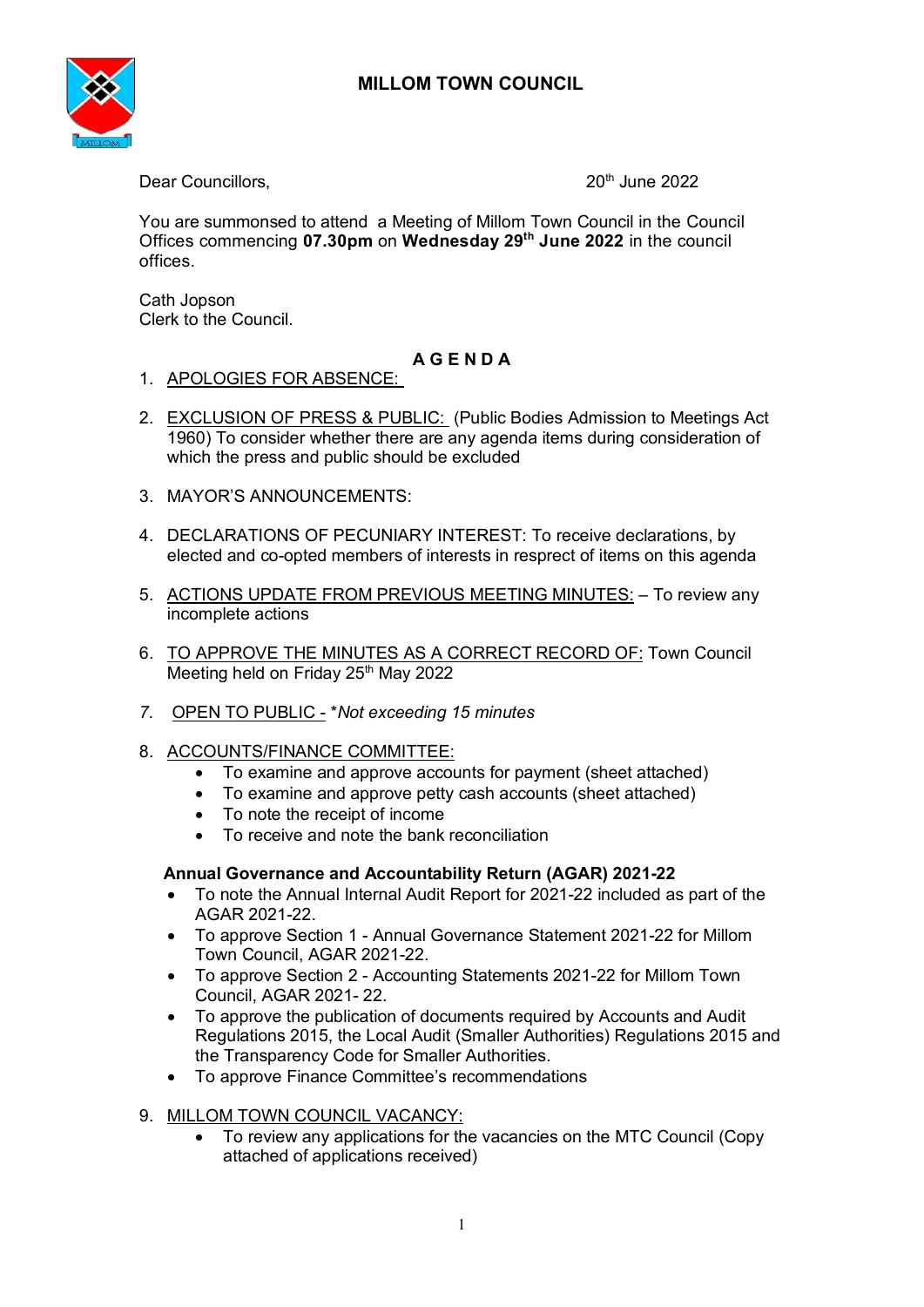- *10.* CUMBRIA COUNTY COUNCIL: Any Updates/Issues to be addressed
- 11. COPELAND BOROUGH COUNCIL REPORT: Any updates/Issues to be addressed
- 12. CUMBERLAND SHADOW AUTHORITY: To receive any updates from Cllr Kelly
- 13. CUMBRIA ASSOCIATION OF LOCAL COUNCILS
	- AGM To nominate a councillor to be a representative on Cumbria Association of Local Councils – Cllr McGrath would like to put his name forward as a member
- 14. MILLOM TOWN COUNCILLOR AND CLERKS UPDATE:
	- Clerks update attached/circulated (if anyone would like a hard copy please let me know (emailed out for information)
- 15. TOWNS FUND BID UPDATE To receive any updates from Cllr Kelly
- 16. MILLOM TOWN PLAN UPDATE To receive any updates from Cllr Burness
- 17. UPDATE OF MEETINGS HELD PRIOR TO THE MEETING:
	- Draft Finance Committee minutes of meeting held on 16.06.22
	- Ghyll Scaur Quarry

## 18. GDF COMMUNITY PARTNERSHIP UPDATES/CORRESPONDENCE:

- To receive any correspondence in relation to the proposed GDF Community Partnership
- 19. GDF COMMUNITY PARTNERSHIP MEMBERSHIP: Placed on the agenda by Cllr Bridget
- 20. LOSS OF PODIATRY SERVICES: Placed on the agenda by Cllr Peter
- 21. ONE-WAY SYSTEM/SPEED BUMPS: Placed on agenda by Cllr Burness
- 22. ISSUES WITH YOUNG PEOPLE: Placed on agenda by Cllr Bridget
- 23. HAVERIGG/HAVERIGG PARK ISSUES/UPDATE:
	- To receive any updates, issues in relation to Haverigg and Haverigg Park Areas
	- To note quotations for Haverigg Park remedial works
	- Haverigg Park Annual Inspection by ROSPA
	- Dynamic Dunescapes want to hold a 'Wild Yoga' session on the dunes  $19<sup>th</sup>$ August – would like MTC's permission to go ahead with this.
- 24. MILLOM/MILLOM PARK ISSUES:

To receive any issues since the February meeting within the town of Millom and Millom Park areas:

- Millom Guide Hall
- Millom Park Annual Inspection by ROSPA
- Queen's Park Development Site to receive statement from Home Group (Copy enclosed in working papers – for information)

### 25. MILLOM TOWN COUNCIL POLICIES:

- To agree and adopt the following policies copies for these in the working papers
- Staff Appraisal Policy
- Financial Reserves Policy
- Financial Regulations Policy